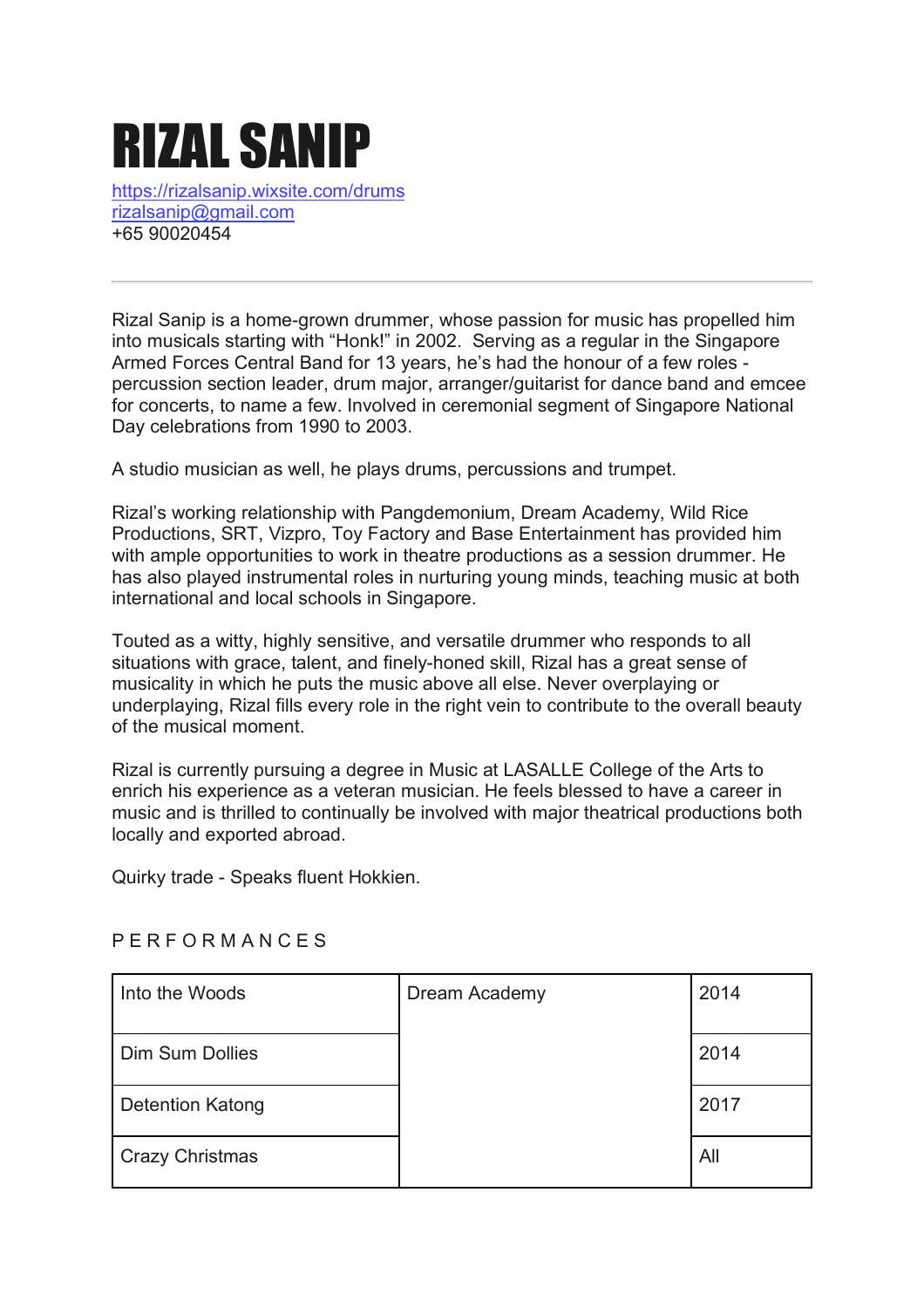|                            |                                    | instalments                               |
|----------------------------|------------------------------------|-------------------------------------------|
| <b>Broadway Beng</b>       |                                    | All<br>instalments                        |
| SingDollar                 |                                    | 2009                                      |
| Little Shop of Horrors     |                                    | 2006                                      |
| <b>Getai The Musical</b>   |                                    | 2016                                      |
| <b>Great World Cabaret</b> |                                    | 2015                                      |
| Rocky Horror Picture Show  | Vizpro                             | 2011                                      |
| Jack and the Bean-sprout   | <b>Wild Rice Productions</b>       | 2006<br>2013                              |
| Cindere-lah                |                                    | 2010                                      |
| Oi! Sleeping Beauty        |                                    | 2005                                      |
| *Aladdin                   |                                    | 2004<br>2011                              |
| Peter Pan in Serangoon     |                                    | 2019                                      |
| <b>December Rains</b>      | <b>Toy Factory</b>                 | 2015                                      |
| <b>Glass Anatomy</b>       |                                    | 2014<br>(Shanghai)<br>2011<br>(Singapore) |
| 881 the Musical            |                                    | 2013                                      |
| <b>Spirits</b>             |                                    | 2005                                      |
| <b>Spring Awakening</b>    | <b>LASALLE College of the Arts</b> | 2016                                      |
|                            | Pangdemonium                       | 2012                                      |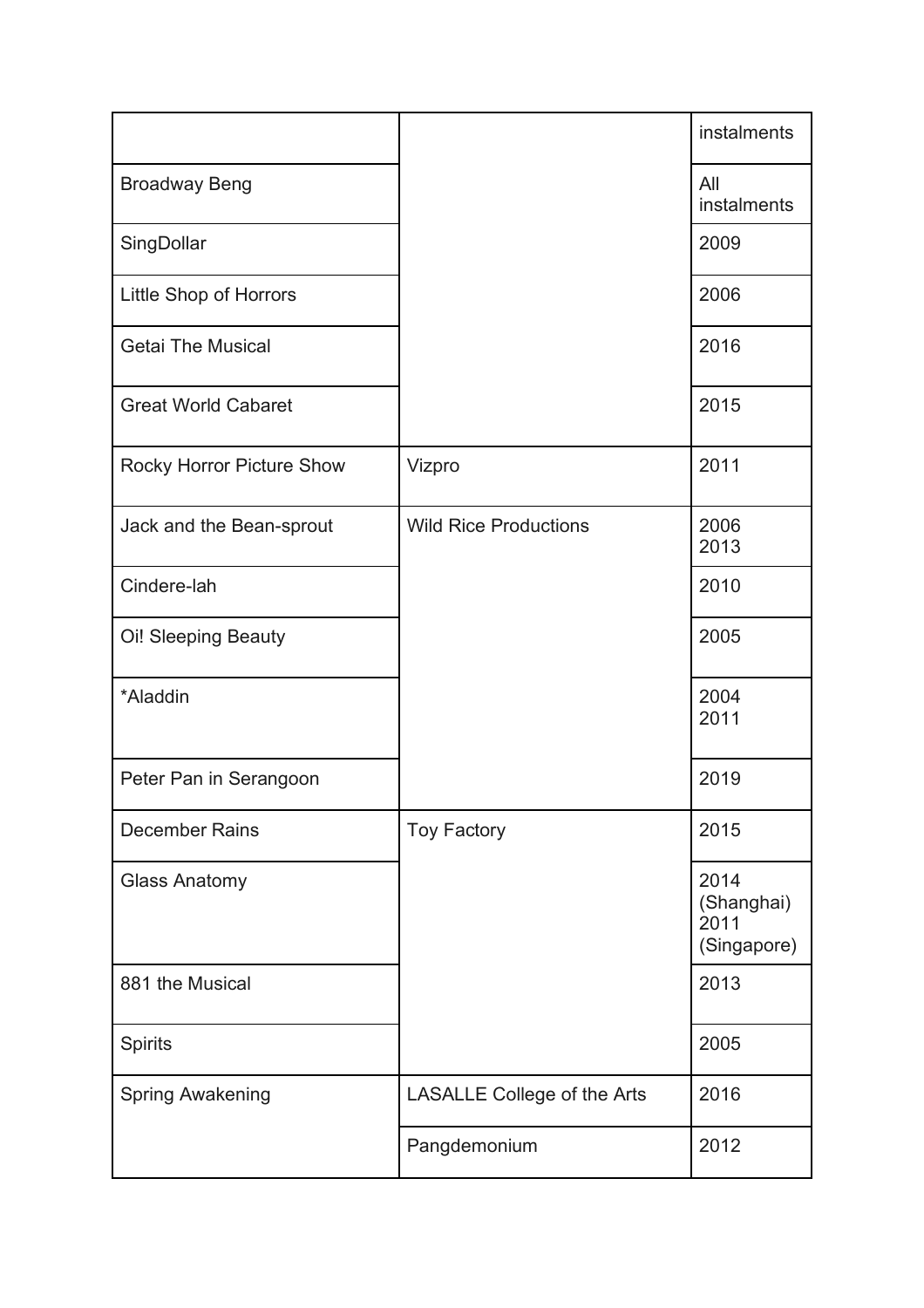| Urinetown                     |                                           | 2019 |
|-------------------------------|-------------------------------------------|------|
|                               | <b>LASALLE College of the Arts</b>        | 2018 |
| <b>Next To Normal</b>         | Pangdemonium                              | 2013 |
| Once on this Island           | <b>LASALLE College of the Arts</b>        | 2016 |
| Lion King the Musical         | <b>Base Entertainment Asia</b>            | 2011 |
| <b>LKY The Musical</b>        | The Singapore Repertory<br><b>Theatre</b> | 2015 |
| Rent                          | Pangdemonium                              | 2016 |
| The Great Wall                | <b>Glowtape Productions</b>               | 2017 |
| *Honk!                        | The Singapore Repertory<br><b>Theatre</b> | 2002 |
| <b>Hot Pants</b>              | <b>MM2</b> Entertainment                  | 2014 |
| <b>National Parade Finale</b> | Dr Sydney Tan                             | 2018 |
| National Day Music Video      | Dr Sydney Tan                             | 2019 |

# T E A C H I N G

| German-European School,<br>Singapore | Drum Set<br>Tuned percussion<br>Latin percussion<br>Classical guitar<br><b>Ukulele</b><br>Electric guitar<br>Bass guitar<br><b>Bb Trumpet</b><br>Pop and Rock Trinity College<br>Exams for student candidate | 2008-2018 |
|--------------------------------------|--------------------------------------------------------------------------------------------------------------------------------------------------------------------------------------------------------------|-----------|
| <b>Bedok View Secondary School</b>   | Ethnic percussion (Angklung)                                                                                                                                                                                 | 2003-2006 |
| <b>Pingyi Secondary School</b>       | Angklung<br>Marching Band (Percussion)                                                                                                                                                                       | 2007-2009 |
| Geylang Methodist Primary<br>School  | Angklung                                                                                                                                                                                                     | 2007-2009 |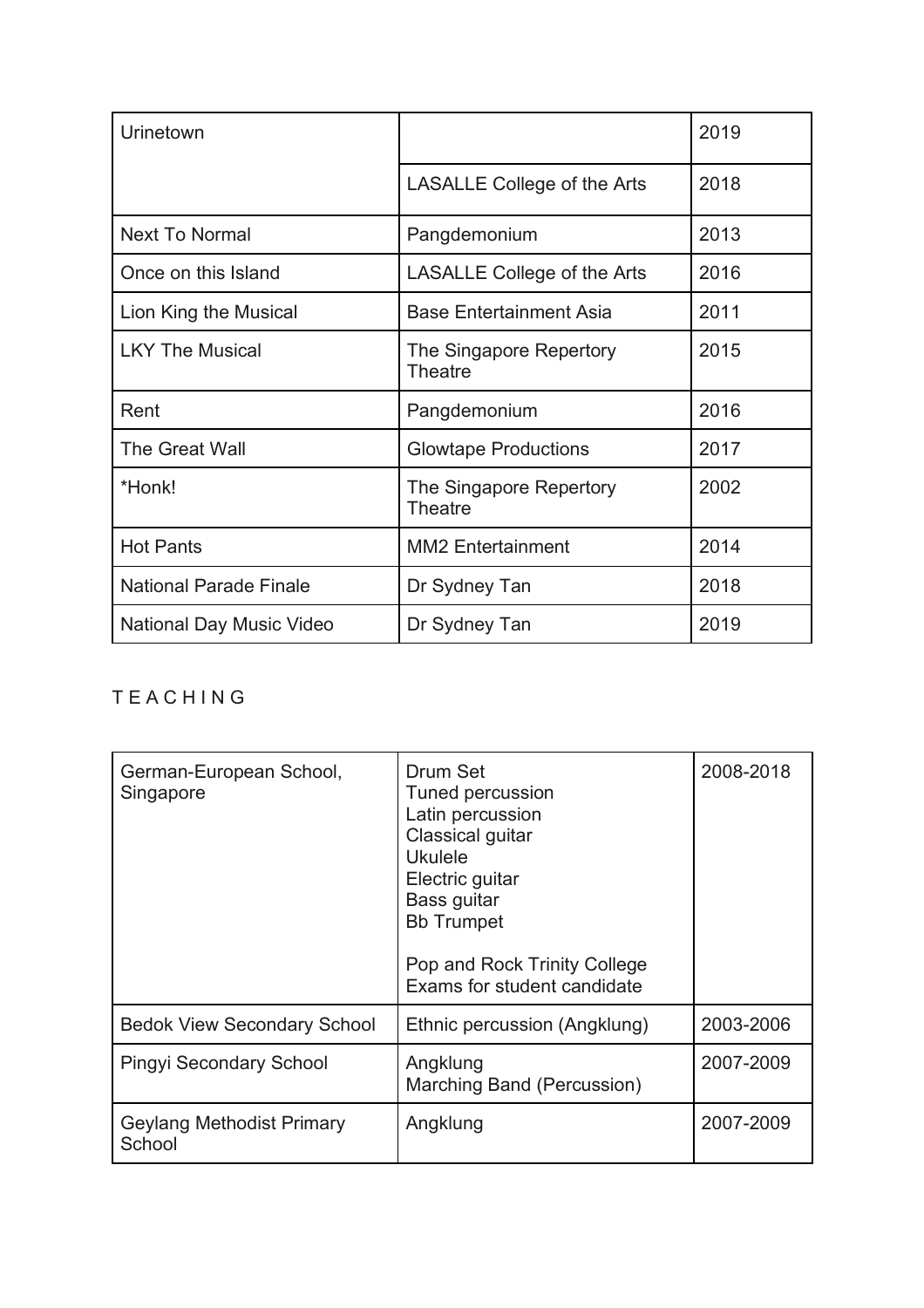| <b>Loyang Secondary School</b> | Angklung                  | 2003-2005 |
|--------------------------------|---------------------------|-----------|
| Thompson Secondary School      | Concert Band (Percussion) | 1999-2001 |

Concerts :-

| <b>Artiste</b>  | <b>Music Director</b> | Year                           |
|-----------------|-----------------------|--------------------------------|
| JJ Lin          | Goh Kheng Long        | 2010 (Melbourne,<br>Australia) |
| <b>Kit Chan</b> | Goh Kheng Long        | 2012                           |
| <b>Kit Chan</b> | <b>Bang Wenfu</b>     | 2016, 2018                     |
| <b>Dick Lee</b> | Indra Sharir Ismail   | 2014                           |

Recording :-

| <b>Kit Chan</b>              | <b>Bang Wenfu</b>           | 2018 (A Time for<br>Everything) |
|------------------------------|-----------------------------|---------------------------------|
| <b>Alemay Fernandez</b>      | <b>Shawn Letts</b>          | 2016 (Hard to Imagine)          |
| All Pantomime<br>instalments | <b>Wild Rice Production</b> | since 2004 till                 |
| Regi Leo                     | Regi Leo                    | 2016 (Black Beans)              |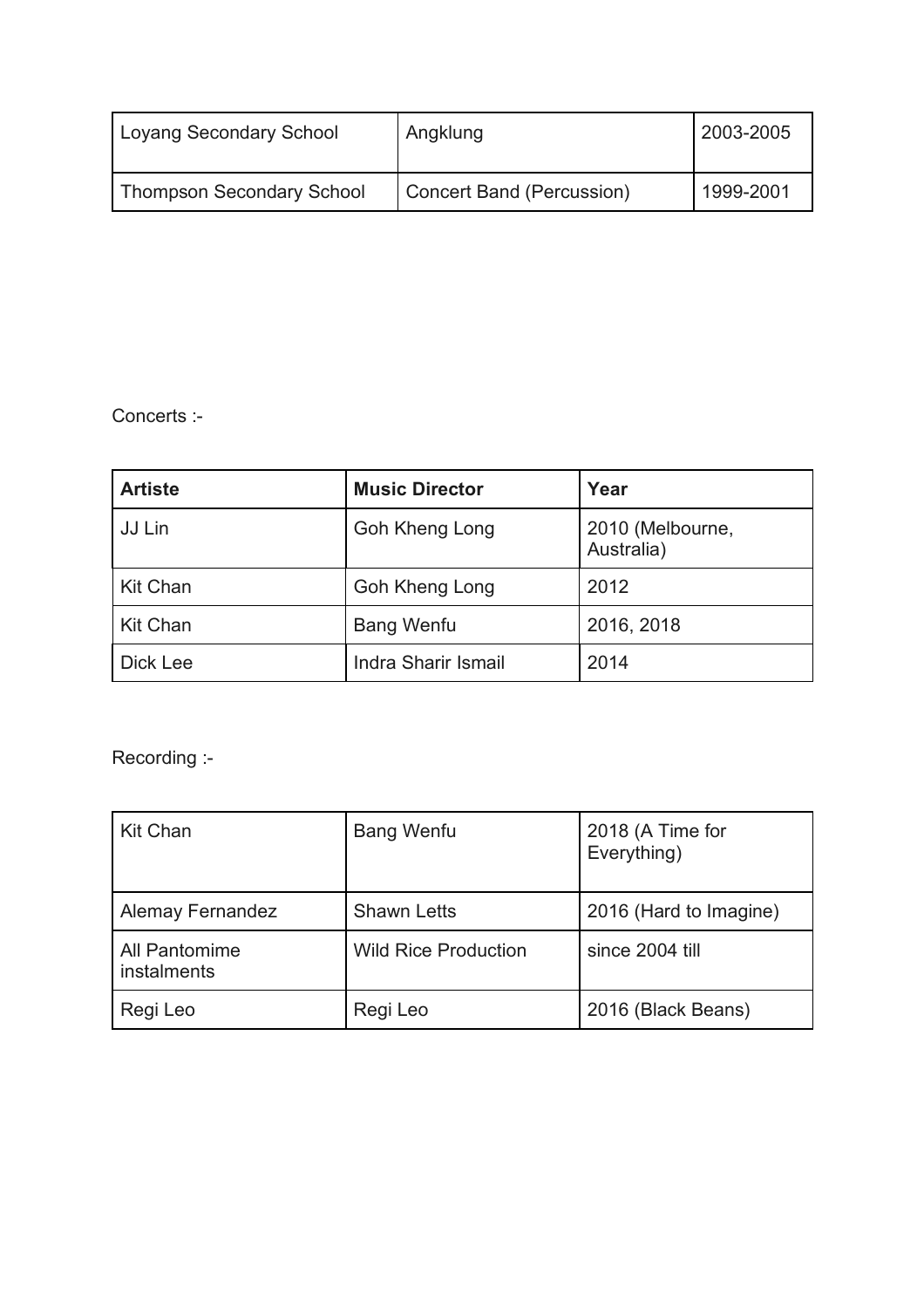### R E F E R E N C E S

#### **Mr Terry Moranz**

Head of Music Department German, European School, Singapore terry.moran@gess.sg Tel : 64691131

#### **Mr Alex Ong**

Production Manager Dream Academy alex@dreamacademy.com.sg Tel : 8146 5997

#### **Ms Leah Sim**

Production Manager Pangdemonium Theatre Company Ltd leah@pangdemonium.com Tel : +65 6241 9131

#### **Ms Wendy Low**  Production Manager Mediacorp VizPro vizprointernational@mediacorp.com.sg

Tel : +65 63333888

# **Ms Koh Bee Bee**

Production Manager Wild Rice Production info@wildrice.com.sg Tel :+65 6292 2695

# **Mr DAYAL GIAN SINGH**

Programme Leader, BA(Hons) Musical Theatre LaSalle College of the Arts singh.gian@lasalle.edu.sg Tel : +65 6496 5000

#### **Ms Grace Low**

Producing Director (TheatreWorks) tworks@singnet.com.sg Tel : +65 67377213 Theatre Producer (Glowtape Productions) glowtape@gmail.com

#### **Mr Justin Wong**

General Manager Toy Factory Productions Ltd info@toyfactory.com.sg Tel: +65 62221526